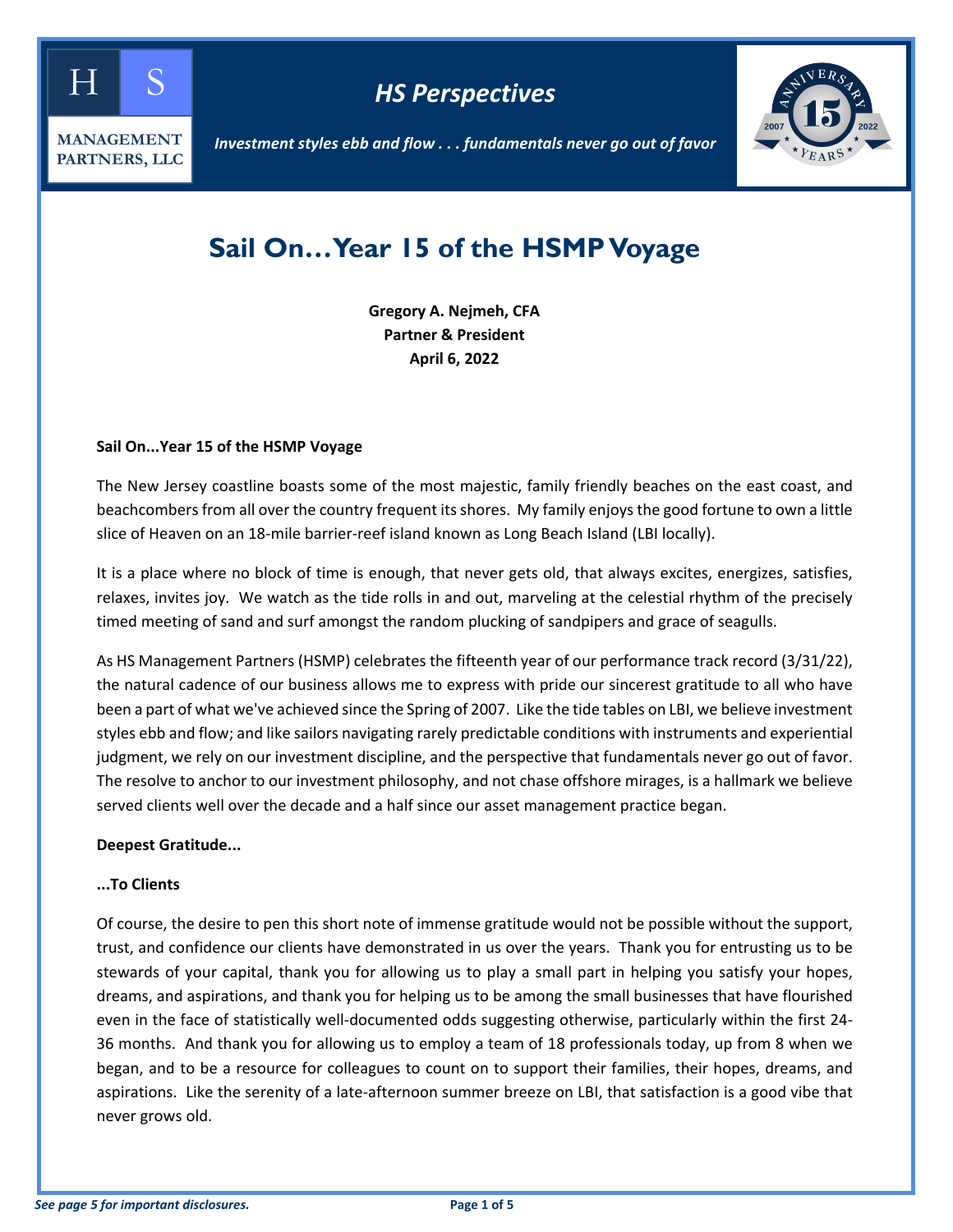I find elements of my role – and I know this to be true of my colleagues – as richly fulfilling. Very high on that list is the ability to contribute to bigger causes, to have a meaningful impact on the individuals and institutions for whom we manage assets. Many clients have laudable objectives that we, as an asset manager, are called upon to play a role in satisfying. These include (though are certainly not limited to): endowments and foundations mitigating the cost of higher education; medical research conducted for the development of life altering treatments; supporting the arts and sciences, and other charitable activities; defraying the cost of education for children and grandchildren; planning for a secure and enjoyable retirement. Provided we do our job effectively, HSMP can play a small part in the positive outcomes our clients are pursuing. To the extent being effective at our craft supports our clients' purposeful missions, that ranks among the most fulfilling of the many rewards I'm fortunate to realize in my role.

## **...To My Partners**

My participation in HS Management Partners would not have been possible without an invitation from my friend of thirty-five plus years, our CIO and Managing Partner, Harry Segalas. Harry and I grew up in the investment profession together in the late 1980's at what was then Shearson Lehman Hutton. We maintained a close personal and professional relationship after Harry joined the buy-side in 1990. I was evaluating different options at the time Harry approached me with an opportunity to join the partnership; joining HSMP felt intellectually and instinctually right.

One aspect of the blueprint he shared, and which resonated with me, was the importance of the Firm being fully formed at the outset. A successful asset management business depends on professionals in the disciplines of investments, client service/development, and the broadly defined area of operations. While staffing each core pillar raised the amount of seed capital required, it also raised the probability of success in that the marketplace would recognize the serious-minded nature of our effort. Harry's unwavering commitment to the Firm's prosperity, and his tenured reputation for effectively managing client portfolios, is the primary reason this note of thanks is possible. The Firm's strong heartbeat at year fifteen would not exist without the pulse Harry inspired.

David Altman, our Director of Research, and internal Prince of Optimism, is someone I did not know when our little journey began, though I implicitly trusted Harry's judgement as the two of them had worked together for 14 years prior to HS Management Partners' formation. David has a capacity to recall facts unlike anyone I've ever met (though I've never fact checked him) and is the consummate analyst. I've worked with many analysts in my forty-plus years as an investment professional, and never met one as accomplished as David at his craft. His attention to detail, ability to connect seemingly disparate dots, and deep knowledge/understanding of industries and companies is extraordinary. We see the world through the lens of hard work, honesty, integrity; we appreciate that a good laugh goes a long way, that relationships matter, and we beam when sharing stories about the blessing of grandchildren.

Like David, I did not know Bart when we started, though again relied on Harry's perspective given they'd worked together for many years before we established HSMP. Within the context of considerable industry headwinds – hedge funds, alternatives, ETF's, scale advantages among large competitors, industry-wide fee pressure – Bart marshaled the judgement and understanding to identify where our investment solution could play effectively, with the result that we've grown assets deliberately yet substantially over the years. Our client base and related revenue streams are diverse, in large measure attributable to Bart's tireless efforts on behalf of HSMP, our clients and consultant relationships.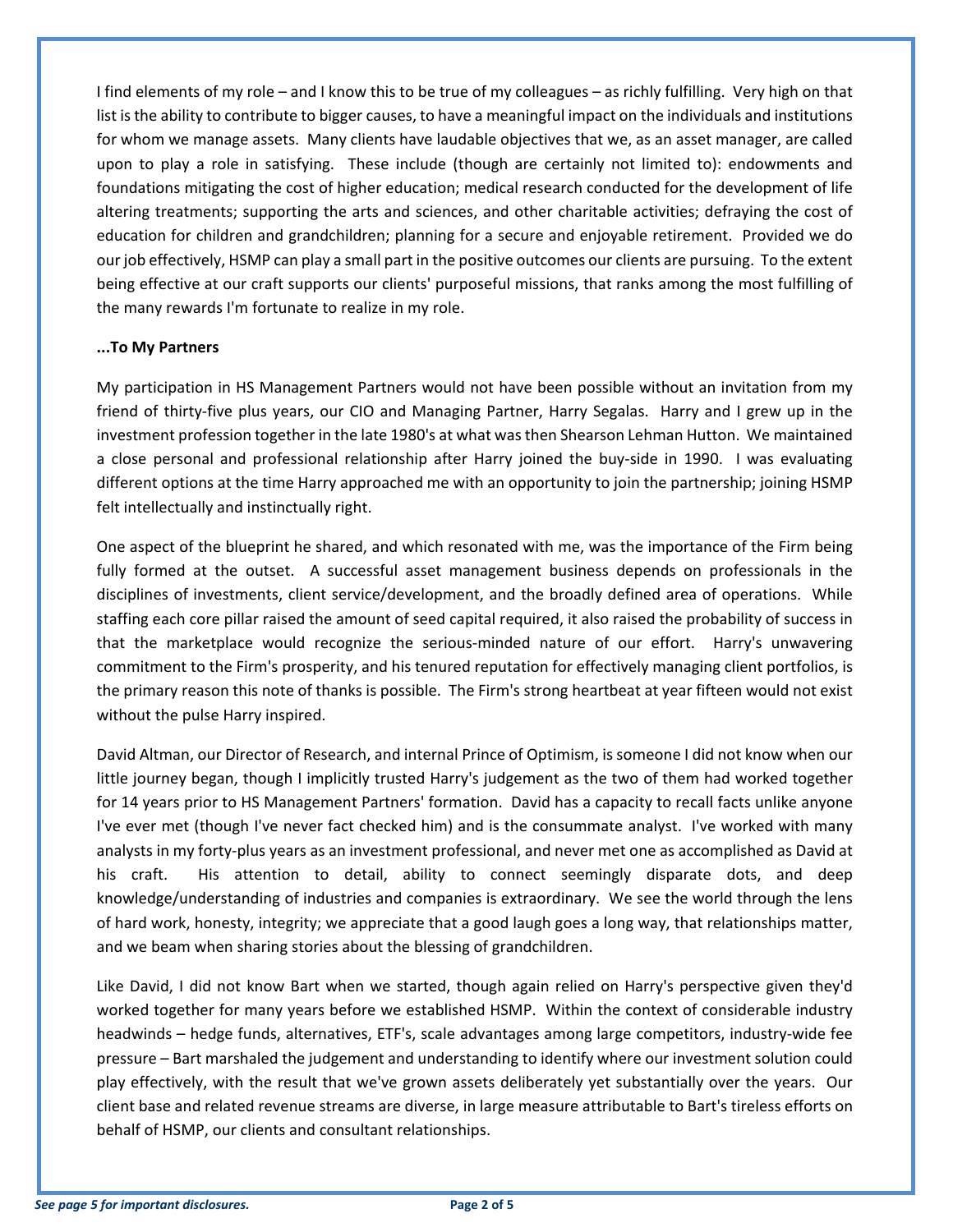The Firm has experienced Three Black Swan events since our inception: The Great Financial Crisis unceremoniously greeted us when we opened our doors in '07/08; the COVID-19 Global Pandemic in February 2020; and the greatest threat to world order since WW II with the unspeakable, inhumane invasion of Ukraine by Russia two months ago. Much smaller events have sunk much larger firms: we survived the gravity of those enormous challenges – and stand tall – because of the unparalleled intellect, industriousness, and conscious commitment of my partners.

It hasn't been easy, though very few things worth having in life come easily. We've had our share of highs and lows and persevered time and time again. And certainly, and thankfully, the highs have well outpaced the lows.

My deepest appreciation to Harry, David, and Bart for accepting me on the journey. I look forward to continuing our sail, knowing there remain many financial seas yet to conquer.

## **...To Team Members Past and Present**

Our team members past and present have been and will continue to be key to our success. The professionals behind our investment performance, operational processes, and client relationships take tremendous pride in their responsibilities; I am proud to call them teammates. And as talented as I believe them to be professionally; they are better people.

Two members of our team have been with us from the very start, our CCO Ron Staib and our Head Trader Mark Dreifus. I also experienced amazing inspiration and among the most joyful experiences of my professional career working together with my daughter Kate, a valued member of the HSMP team for seven years, and one who stays in touch with former colleagues who are now close friends. Among the team members we've hired, currently seven of the fourteen are women, and several occupy senior roles. Six members of the Firm worked together for many years before the formation of HSMP, providing a high degree of continuity. Our culture reflects a collection of individual talents, and a healthy commitment to trust and respect even as we recognize different philosophies toward devising solutions to everyday business challenges.

Our team members are the most formidable "Asset" in our asset management practice. The fifteen-year milestone reflects the individual and collective efforts of those, past and present, who've chosen to join us on our voyage.

## **...To Our Families**

Starting a new business is an exciting and hopeful time for all involved, though the enthusiasm is accompanied by periodic levels of stress that necessitates having a strong support network at home. Many thanks to our families who've sacrificed and persevered alongside us.

## **The Journey**

Former President Obama wrote of The Audacity of Hope in the fall of 2006. The Audacity of Hope has served us well since March 2007, and we are grateful for the last decade and a half, and hopeful for the next fifteen years as we pen the next chapter. Our emphasis on approaching our practice as optimistic realists has served us well.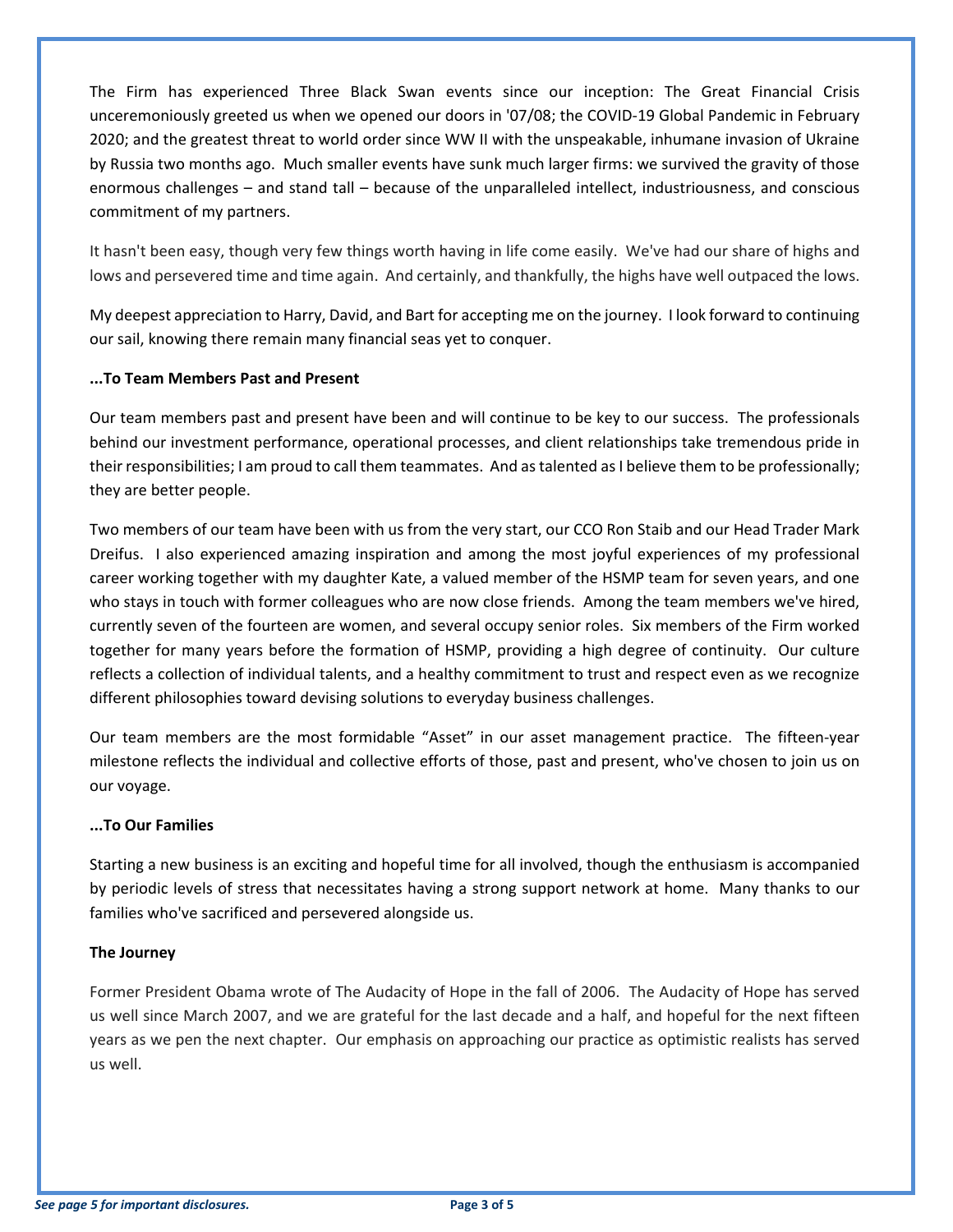Several years ago, a client posed a simple though deeply thought-provoking question in a meeting: "What was the best business decision you made?" After some reflection, I would offer one answer: the best decision we made was to model HS Management Partners in a manner consistent with the criteria we prize among our portfolio holdings – a long term perspective, a highly focused approach, and a relentless emphasis on quality in people, processes, products, and services. We invested behind the core of our convictions, and that has made all the difference.

Sinatra sang of regrets too few to mention; I have fewer still. Is it regretful to wish we'd started sooner, recognizing how quickly the years have flown by – particularly given how rewarding the sail has been – or is that simply the cross of the human condition that longs and dreams for more of a good thing? The moments to minutes to memories we've created are cherished, and that qualifies as a smooth sail in my journal, one where the wind of good fortune and hard work has often been at our back. And the best news is knowing that we will remain engaged for as long at the sails remain aloft…the optimistic realist in me is hopeful that timeframe extends well beyond the dot on the horizon.

I occasionally reference lyrics in pieces I write that are meaningful to me and relatable to the topic at hand. Harry often chides me about the nostalgic nature of my selections. By now, you'd think I'd heed his message and go with some contemporary, novel artist. Rather, I'll reach way back to a Louis Armstrong classic. When the winds calm, I reflect on what a gift the journey has been: "And I think to myself, What a Wonderful World."

I think seasoned investment professionals have a lot in common with skillful deckhands. The more you experience, the more you know, the better prepared you are to address and overcome whatever adversity may await. The laws of nature and those of financial markets share the commonality that each, in its own element, can be enormously humbling. Having experienced and navigated three Black Swan events in fifteen years, I am encouraged by the time-tested principles and discipline we've employed, and I believe HSMP's emphasis on quality businesses, growing the portfolio earnings and cash flow stream, and being highly attentive to valuation will continue to position clients well over the next fifteen years. And just as the thought of LBI brings a smile to my face, for I know it never gets old, always excites, energizes, and satisfies, so too does the thought of continuing our journey with the same resolve and time-tested principles in place.

We've thoroughly enjoyed the sail, in large measure because we've had great company, and we are grateful for the trust, support and contributions of one and all.

Mark Twain's words ring true:

"Twenty years from now, you will be more disappointed by the things you didn't do than those you did. So, throw off the bowlines. Sail away from safe harbor. Catch the wind in your sails. Explore. Dream. Discover."

Stay well and I hope you will continue the journey with us as we Sail On…